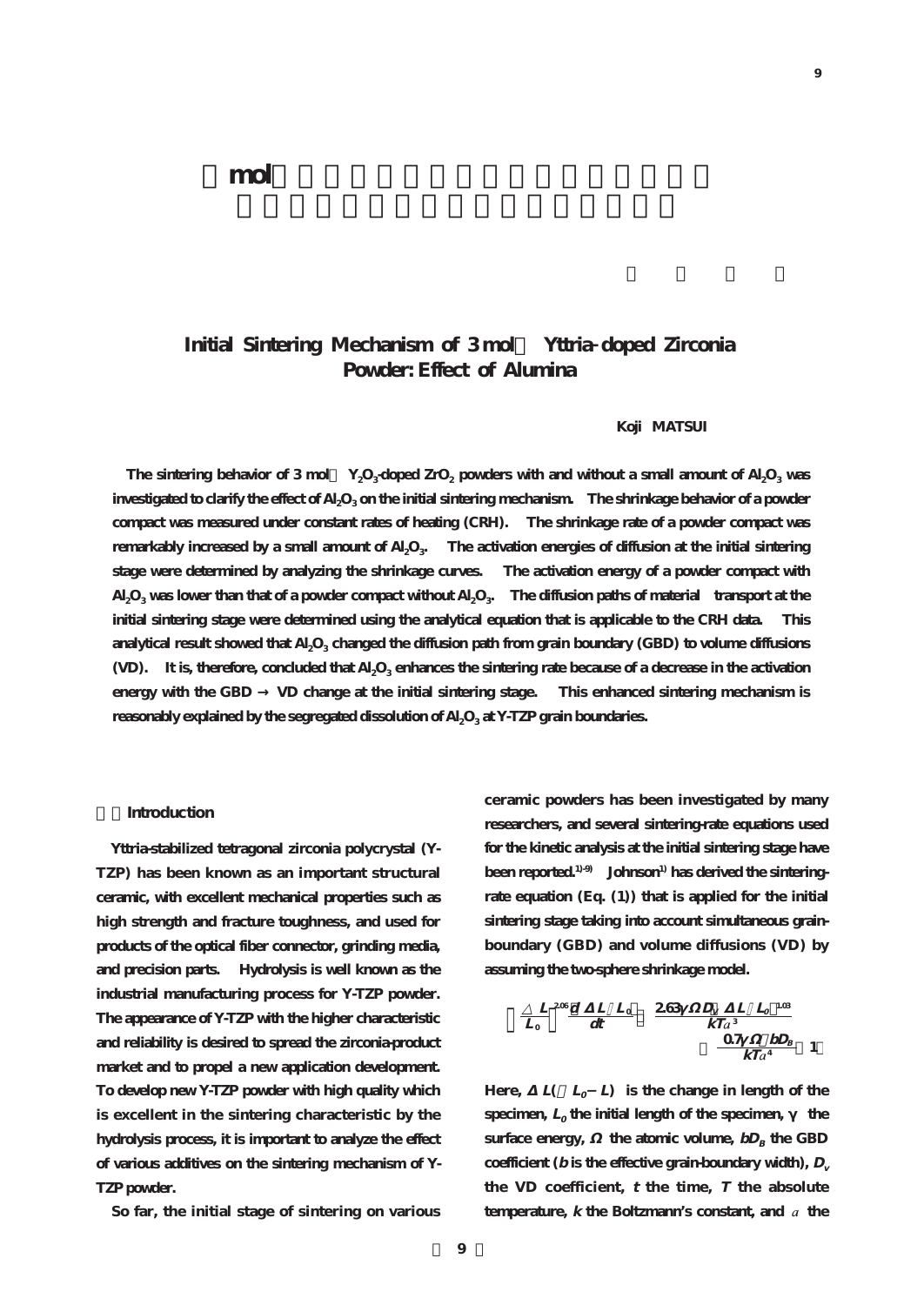**particle radius.**

**Using Eq. (1), Young and Cutler2) have derived the sintering-rate equations (Eqs. (2) and (3)) that can quantitatively analyze the densification behavior at the initial sintering stage measured under constant rates of heating (CRH).**

$$
\frac{d}{dT} \frac{L}{dT} = \frac{L}{4} \frac{dL}{dr} \frac{dL}{dr} \frac{dL}{dr} \frac{dL}{dr} \frac{dL}{dr} \frac{dL}{dr} \frac{dL}{dr} \frac{dL}{dr} \frac{dL}{dr} \frac{dL}{dr} \frac{dL}{dr} \frac{dL}{dr} \frac{dL}{dr} \frac{dL}{dr} \frac{dL}{dr} \frac{dL}{dr} \frac{dL}{dr} \frac{dL}{dr} \frac{dL}{dr} \frac{dL}{dr} \frac{dL}{dr} \frac{dL}{dr} \frac{dL}{dr} \frac{dL}{dr} \frac{dL}{dr} \frac{dL}{dr} \frac{dL}{dr} \frac{dL}{dr} \frac{dL}{dr} \frac{dL}{dr} \frac{dL}{dr} \frac{dL}{dr} \frac{dL}{dr} \frac{dL}{dr} \frac{dL}{dr} \frac{dL}{dr} \frac{dL}{dr} \frac{dL}{dr} \frac{dL}{dr} \frac{dL}{dr} \frac{dL}{dr} \frac{dL}{dr} \frac{dL}{dr} \frac{dL}{dr} \frac{dL}{dr} \frac{dL}{dr} \frac{dL}{dr} \frac{dL}{dr} \frac{dL}{dr} \frac{dL}{dr} \frac{dL}{dr} \frac{dL}{dr} \frac{dL}{dr} \frac{dL}{dr} \frac{dL}{dr} \frac{dL}{dr} \frac{dL}{dr} \frac{dL}{dr} \frac{dL}{dr} \frac{dL}{dr} \frac{dL}{dr} \frac{dL}{dr} \frac{dL}{dr} \frac{dL}{dr} \frac{dL}{dr} \frac{dL}{dr} \frac{dL}{dr} \frac{dL}{dr} \frac{dL}{dr} \frac{dL}{dr} \frac{dL}{dr} \frac{dL}{dr} \frac{dL}{dr} \frac{dL}{dr} \frac{dL}{dr} \frac{dL}{dr} \frac{dL}{dr} \frac{dL}{dr} \frac{dL}{dr} \frac{dL}{dr} \frac{dL}{dr} \frac{dL}{dr} \frac{dL}{dr} \frac{dL}{dr} \frac{dL}{dr} \frac{dL}{dr} \frac{dL}{dr} \frac{dL}{dr} \frac{dL}{dr} \frac{dL}{dr} \frac{dL}{dr} \frac{dL}{dr} \frac
$$

**Here, Eqs. (2) and (3) are used for GBD and VD, respectively.**  $c$  **is the heating rate (** $dT/dt$ **),**  $R$  **the gas** constant, and *Q* the activation energy.  $D_{\alpha}$  and  $D_{\alpha}$ **represent the constant terms that are given by Eqs. (4) and (5), respectively,**

$$
bD_B \quad D_{\text{AB}} \text{ exp} \quad \frac{}{RT} \qquad \qquad 4
$$

$$
D_V \quad D_{0V} \exp \quad \overline{RT} \tag{5}
$$

**Using shrinkage data measured by CRH techniques, the Q can be estimated from the slope of the plot of**  $\ln[T^{5/3}d(-L/L_d)/dT]$  or  $\ln[T^{3/2}d(-L/L_d)/dT]$  versus **1/T (GBD- or VD-type plot) by assuming GBD or VD. The Qs at the initial sintering stage in yttria-stabilized** zirconia and  $\text{Al}_2\text{O}_3$  were estimated by this analysis **method.2)**

**Wang and Raj3), 4) have derived the sintering-rate equation of Eq. (6) used for the quantitative analysis of shrinkage data measured by CRH techniques, noting that the sintering-rate equation in general can be separated into temperature-dependent, grain-sizedependent, and density-dependent quantities:**

$$
\ln T \frac{dT}{dt} \frac{d}{dT} \qquad \frac{Q}{RT} \ln f
$$
  

$$
\ln \frac{C V^{2/3}}{L} \qquad n \ln d \quad 6
$$

**Here, is the density, f( ) a function only of density, C a constant, V the molar volume, d the grain size, and**

*n* the grain size power law  $(n=3; \text{VD}, n=4; \text{GBD})$ . **Using shrinkage data measured at different heating rates, the Q can be determined from the slope of the Arrhenius-type plot of ln[T(dT/dt)(d /dT)] versus 1/T at same density, under a constant grain size. The determined Q corresponds to that either for GBD or for VD, because it is very difficult to experimentally determine the GBD- and VD-paths from Eq. (6). The Qs** for causing sintering related to Al<sub>2</sub>O<sub>3</sub>, zirconia (with Y<sub>2</sub>O<sub>3</sub>), and two-phase Al<sub>2</sub>O<sub>3</sub>/zirconia (with Y<sub>2</sub>O<sub>3</sub>) were **estimated using Eq. (6).3), 4)**

**In this way, the sintering-rate equations that are used for CRH techniques can experimentally determine only the Q for causing diffusion. However, the diffusion path of material transport was experimentally determined by analyzing the isothermal shrinkage process so far because those cannot be determined by CRH techniques.5), 6) On the other hand, for the research of the zirconia-sintering mechanism, the effects of various additives on the initial sintering stage have not been clarified in previous papers. From the industrial standpoint, it is particularly important to** clarify the role of Al<sub>2</sub>O<sub>3</sub> which is one of the additives.

**In the present study, the author derived the analysis method used for CRH techniques by which not only the Q but the diffusion path of material transport at the initial sintering stage can be determined experimentally, and applied that method in order to examine the initial sintering mechanism of Y-TZP powder with and without** a small amount of  $AI_2O_3$ . The effect of  $AI_2O_3$  on the **initial sintering stage of Y-TZP powder produced by the hydrolysis process (i.e., Tosoh's zirconia process) was determined based on the present analytical results.**

#### **2.Experimental procedure**

#### **[1]Specimen preparation**

**3 mol% (5.2 mass%) Y-TZP powders with and** without  $0.25$  mass  $\text{Al}_2\text{O}_3$  produced by Tosoh's **zirconia process (TZ-3Y and TZ-3YE grades, Tosoh,**

**Table1 Chemical composition and characteristic of Y TZP powder**

| Specimen | Chemical composition |                         | Powder characteristic |                                   |  |  |
|----------|----------------------|-------------------------|-----------------------|-----------------------------------|--|--|
|          | $Y_2O_3$             | $\text{Al}_2\text{O}_3$ |                       | Crystallite size Specific surface |  |  |
|          | mass)                | (mass                   | nm                    | area $m^2$ g                      |  |  |
| 3Y       | 52                   | 0005                    | 28                    | 15                                |  |  |
| 3YE      | 52                   | 025                     | 28                    | 15                                |  |  |
|          |                      |                         |                       |                                   |  |  |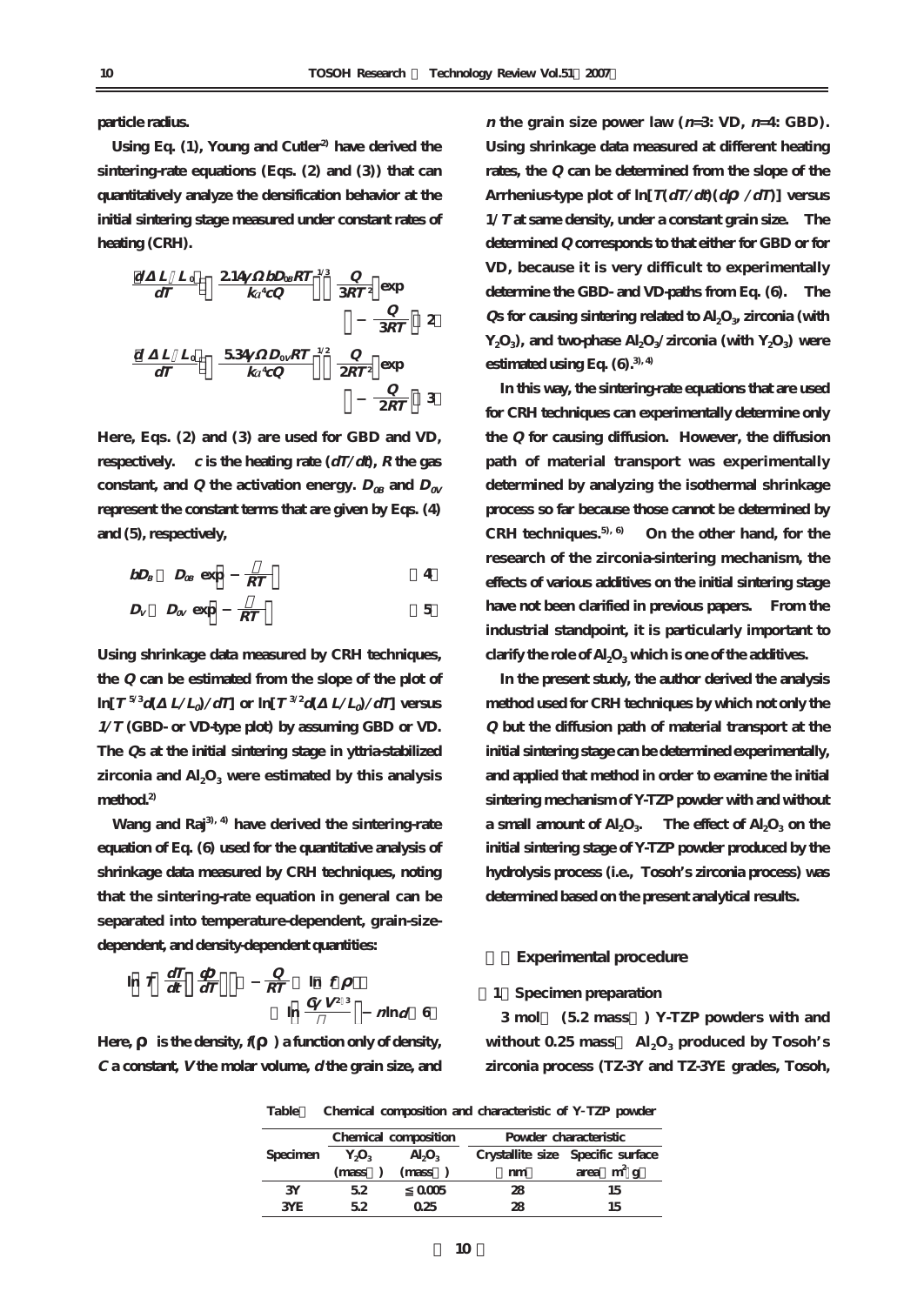**Tokyo, Japan) were used as starting raw materials (Table I). Both 3Y and 3YE had nearly the same characteristics. The 3Y and 3YE powders were pressed uniaxially into a disk under 70 MPa. The resulting powder compacts were sintered at 1100- 1500℃ for 2 h in air (heating rate 100℃/h).**

# **[2]Density and grain-size measurements**

**The density of sintered bodies was mainly measured using the Archimedes method. However, in the case of the sintered bodies with relative densities of < 80%, the density was calculated from the weight and the size. Scanning electron microscopy (SEM; Model S-4500, Hitachi, Tokyo, Japan) was used to measure the average grain sizes of the sintered bodies. SEM specimens were polished with 3 μm diamond paste, and then thermally etched in air for 1 h at a temperature lower by 50℃ than the sintering temperature of each specimen. The average grain size was measured by the Planimetric method.10)**

## **[3] Analysis of sintering behavior**

**The 3Y and 3YE powders were pressed uniaxially into a cylindrical disk under 70 MPa, and afterwards pressed isostatically at 200 MPa. The size of the resulting powder compacts was 6 mm ×15 mm. The shrinkage of the powder compacts with sintering was measured using a dilatometer (Model DL9700, ULVAC-RIKO, Yokohama, Japan). The shrinkage measurements by CRH techniques were performed in the range from room temperature to 1500℃ at heating rates of 5, 10, 15, and 20℃/min in air. When the temperature reached 1500℃ , the CRH measurements were terminated. The dilatometer was calibrated using sapphire as a standard specimen. Using the thermal expansion coefficient of Y-TZP,11) thermal expansions of the specimens were corrected from the observed shrinkages. Assuming isotropic shrinkage to powder** compact, the density  $(T)$  at a given temperature  $T$  is **given by the following equation3) :**

$$
T = \frac{L_f}{L T} \int_{-f}^{3} t
$$

Here,  $L_f$  and  $L(T)$  are the final length and the length at **a**  $T$  of the specimen, respectively.  $\int$  **f** indicates the final **density measured by the Archimedes method. The (T) at a given temperature was calculated using Eq. (7).**

#### **3.Derivation**

**Using CRH techniques, the concept of the analysis method that is able to determine the diffusion path of material transport at the initial sintering stage is derived as follows. When Eq.(1) is transformed by the different viewpoint from the derivation procedure that is reported by Young and Cutler,2) the following sintering-rate equation can be derived by treating separately GBD and VD (Appendix).**

**where**

$$
B \quad \ln f_B \qquad \ln \frac{214 \quad D_{0B}}{k} \qquad 41 \text{ n}a \qquad 9
$$

 $\ln T \frac{dT}{dt} \frac{d}{dT}$   $\frac{Q}{RT}$   $B \alpha r$   $V$  8 **Q RT**

**d**  $\frac{1}{4}$  dt dT

$$
v \quad \ln \quad f_v \qquad \ln \frac{534 \quad D_{\alpha}}{k} \qquad 3 \ln a \qquad 10
$$

Here,  $B = \text{grad}$  **v**-terms are used for GBD and VD, **respectively.**  $f_B$  **(**  $\rightarrow$  **and**  $f_V$  **(**  $\rightarrow$  **are functions only of density of GBD and VD, respectively. The Q at the initial sintering stage can be experimentally determined in the same analytical procedure as that reported by Wang and Raj,3) because the form of Eq. (8)**  corresponds to that of Eq.  $(6)$ . Using the slope  $S_1$  of **the Arrhenius-type plot of**  $\ln[T(dT/dt)(d \angle dT)]$  **versus 1/T at same density, the Q is expressed by Eq. (11).**

$$
Q \qquad RS_1 \qquad \qquad 11
$$

On the other hand, using the slope  $S_2$  of the GBD- or **VD-type plot determined by applying Eqs. (2) and (3), the apparent activation energy (Q/m) is expressed as**

$$
\frac{Q}{m} \qquad RS_2 \tag{12}
$$

**Here, <sup>m</sup> is the order depending on the materialtransport path (m=2: VD, m=3: GBD). Both Eqs. (11) and (12) are derived using Eq. (1) as the starting equation. Hence, the Q in Eq. (11) is equal to that in Eq. (12). Combining Eqs. (11) and (12), one obtains**

$$
m \quad \frac{Q}{Q \quad m} \qquad \frac{S_1}{S_2} \tag{13}
$$

**Equation (13) implies that, using both sintering-rate equations of Eqs. (8) and (2)-(3), the diffusion path of material transport at the initial sintering stage can be determined experimentally by CRH techniques. Taking into account the application range of Eq. (1), the present analyses should be performed at the fractional shrinkages of < ~4 %. Wang and Raj pointed out that**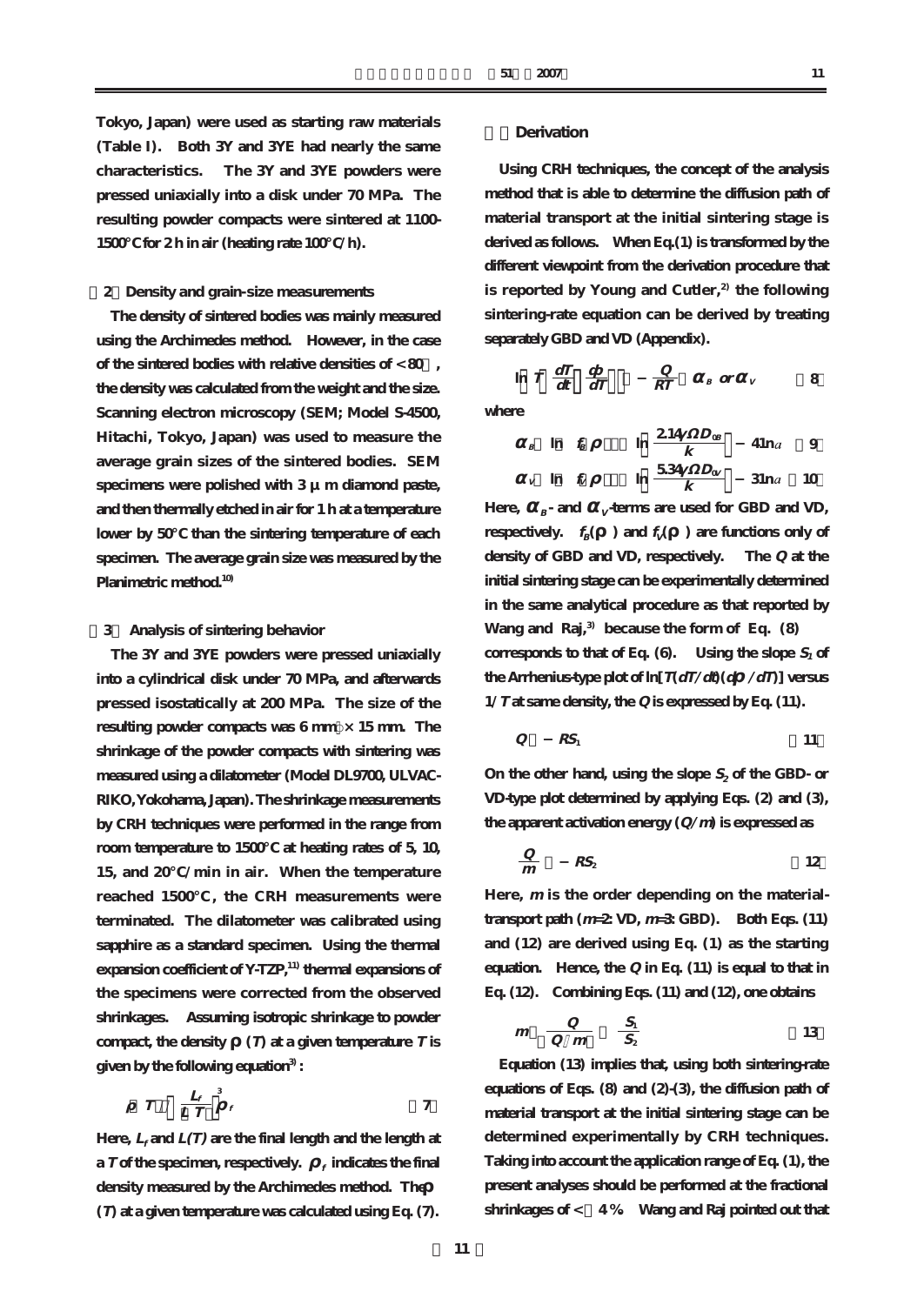**the exact Q can be estimated under a constant density and particle size.3) When the fractional shrinkages of <**

**~4 % is satisfied, the influences of density and particle size on the Q and Q/<sup>m</sup> are negligibly small.**

**4.Results and discussion**

**[1]Densification and grain growth**

**Figure** shows the change of relative densities of 3Y **and 3YE with sintering temperature. The relative density of 3YE (including 0.25 mass% Al2O3) was** higher than that of 3Y (including no Al<sub>2</sub>O<sub>3</sub>) at lower **temperatures, and attained 99.6 at 1350 . Figure shows SEM micrographs of the polished and etched surface of 3Y and 3YE sintered at 1300 and 1500℃. The grain sizes of both 3Y and 3YE increased as the sintering temperature increased. To analyze quantitatively the grain-growth behavior, the average grain sizes of 3Y and 3YE were determined by the**



**Fig.1 Changes of relative density and average grain size in 3Y and 3YE with sintering temperature.** are 3Y and 3YE, respectively.

**Planimetric method. As shown in Fig.1, the relationships between the average grain size and the sintering temperature were approximately plotted onto the same curve for 3Y and 3YE. These experimental results** showed that a small amount of Al<sub>2</sub>O<sub>3</sub> doped in Y-TZP **powder increased the sintering rate remarkably, whereas the grain-growth process was hardly affected at the hold time of 2h in the present sintering profile.**

**[2]Densification behavior at the initial sintering stage**

To probe the effect of Al<sub>2</sub>O<sub>3</sub> on the sintering rate, the **shrinkage behavior of powder compacts of 3Y and 3YE in the course of heating was analyzed by a dilatometric method. Figure 3 shows the change of the shrinkage in the course of 5℃/min heating. As seen in Fig. 3(A), the starting temperatures of shrinkage was ~1000℃, and nearly equal for 3Y and 3YE. Beyond ~1150℃, the shrinkage of 3YE clearly increased more than that of 3Y. Using the shrinkage curves in Fig. 3(A), the temperature changes of the relative density ( ) and**



**Fig.2 SEM micrographs of 3Y and 3YE sintered at** 1300 and 1500



**Fig.** Temperature dependence of shrinkage, relative density and densification rate d d and 3YE in the course of heating 5 min. and are 3Y and 3YE, respectively. and 3YE in the course of heating 5 min. and

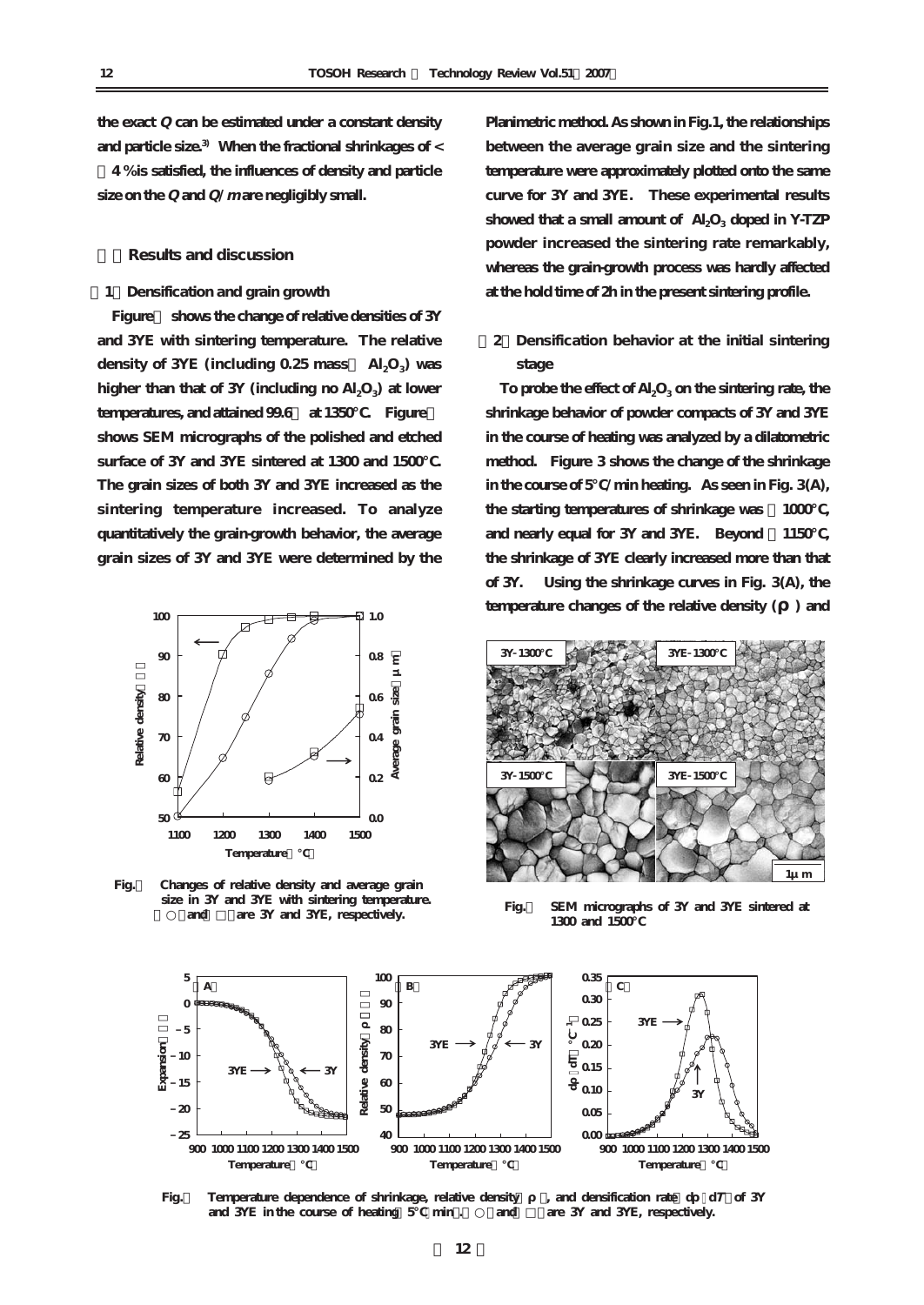**the densification rate (d /dT) were determined by Eq. (8) (Fig. 3(B) and (C)). The of 3YE was clearly higher than that of 3Y at temperatures of > ~1150℃. The d /dT of 3YE increased more rapidly than that of 3Y when the temperature exceeded ~1120℃, and the temperature of peak maximum of the d /dT curve of 3YE shifted to a lower temperature than that of 3Y. Figure 4 shows the temperature dependence of the d**

**/dTs of 3Y and 3YE measured at 5-20℃/min heating rates. The d /dT curves of both 3Y and 3YE shifted to a higher temperature, as the heating rate increased. The shift of the d /dT curve of 3YE with the increase in heating rate was greater than that of 3Y. The present results indicate that Al<sub>2</sub>O<sub>3</sub> doped in Y-TZP powder increased the d /dT remarkably in the lowtemperature range of <**  $1300$ **.** 

## **[3]CRH shrinkage analysis**

To analyze the effect of  $\text{Al}_2\text{O}_3$  on the d  $\div dT$ **quantitatively, the Q at the initial sintering stage was determined by applying Eq. (8) to the above results. Equation (8) can be applied in the following way. For different values of dT/d<sup>t</sup> of 5, 10, 15, and 20℃/min, the values of T and d /dT at the same were determined, respectively, and their values were plotted as the Arrhenius-type plot of T(dT/dt)(d /dT) against 1/T (Fig. 5). The Q at each was determined from the slope of the straight line in the Arrhenius-type plot.** The value of  $B_{\text{B}}$  or  $V$  *v* term was also determined from **the intercept of the straight line in the plot. Here, the present analysis was performed at the fractional** shrinkages of < 4 (namely, corresponding to the **range of 54% and below), which satisfy the range of the**



**Fig.5 Arrhenius type plots for the estimate of activation energies of sintering. (and are 50, 51, 52, 53, and 54 relative densities, respectively. The data of 50.5, 51.5, 52.5 and 53.5% relative densities were also obtained in the similar manner.**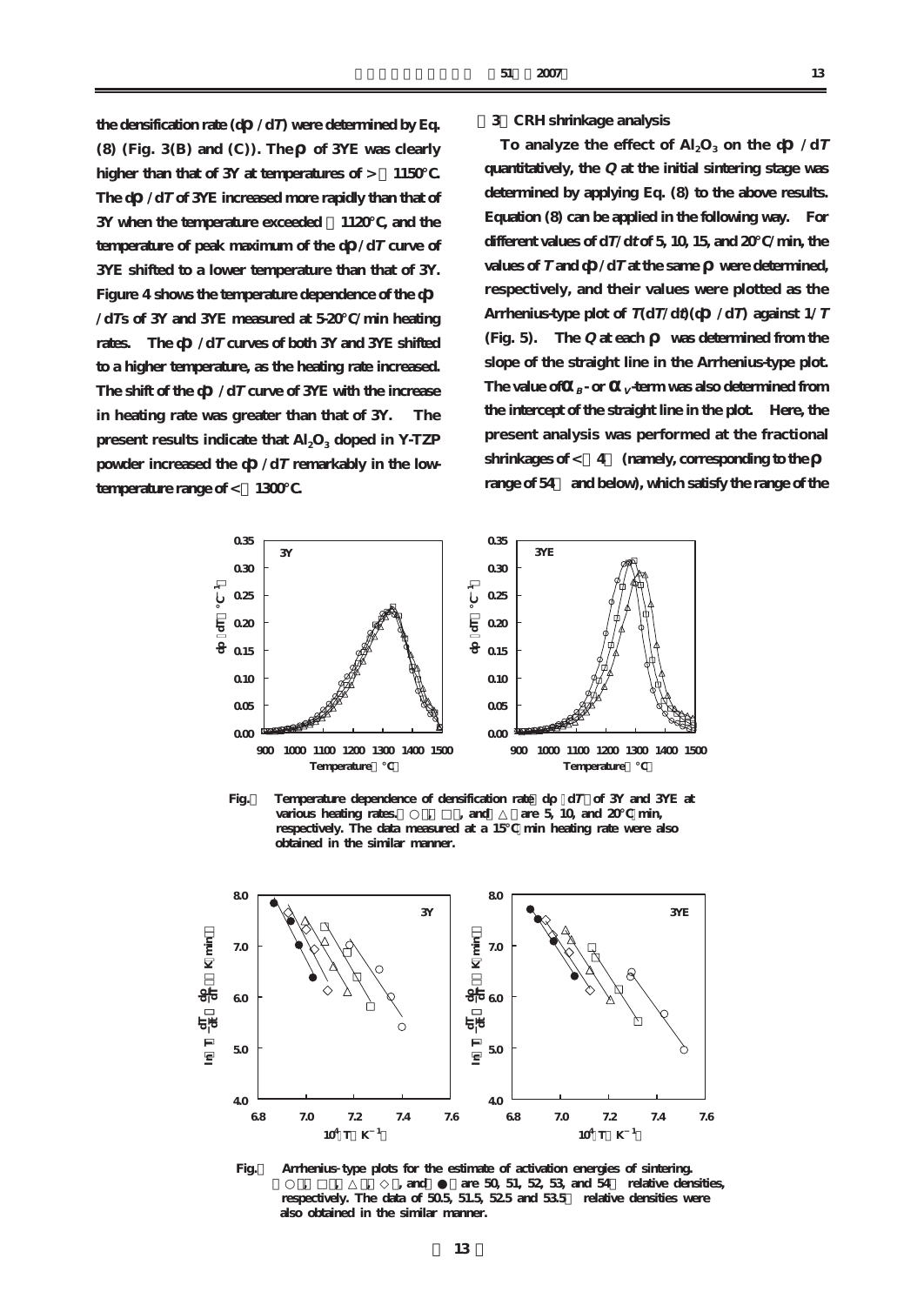**initial sintering condition without grain growth. Figure 6** shows the Q and  $B$ - or  $V$  term in the **range of 50-54%. In this range, the Qs of 3YE were lower than those of 3Y (Fig. 6(A)). Determination the average Qs of 3Y and 3YE in the range of 50-54%, the average Q of 3YE was lower than that of 3Y (Table II). Wang and Raj4) reported that the Q for sintering of zirconia with 2.8 mol**  $(5.0 \text{ mass})$   $Y_2O_3$  **was determined using CRH techniques and by applying Eq. (6) and was estimated to 615±80 kJ/mol. Compared with that value, the average Q (688 kJ/mol) of 3Y determined by the present analysis is considered to be reasonable.** The behaviors of the  $B$ **<sub>B</sub>**- or  $V$  **-term of 3Y and 3YE also revealed tendencies similar to those of the Qs (Fig. 6(B)). According to Eqs. (9) and (10), the low value of**  $B$  **or**  $V$  **of 3YE suggests that the** of Y-TZP particles was reduced by  $Al_2O_3$ -doping. These analytical results revealed that Al<sub>2</sub>O<sub>3</sub> doped in Y-**TZP powder decreased the average Q at the initial sintering stage.**

**It is assumed that the decrease in the average Q** appearing as a result of the present of Al<sub>2</sub>O<sub>3</sub> occurs by **the change of the diffusion path. In order to estimate the order depending on the diffusion path, the values of Q/m of 3Y and 3YE were determined by applying Eqs.**

**(2) and (3) to the results of the above shrinkage measurements. Equations (2) and (3) were applied in the following way. By assuming both GBD and VD in the same fractional shrinkage range as above, the values of Q/<sup>m</sup> were determined from the slopes of the GBD- and VD-type plots, respectively. As an example, the GBD- and VD-type plots for 3Y and 3YE at a 5℃ /min heating rate are shown in Fig. 7. The GBD- and VD-type plots of both 3Y and 3YE revealed nearly linear relations. The values of Q/m for causing GBD and VD were estimated as the average of that determined from the GBD- and VD-type plots of each heating rate, respectively (Table II). Using the values of average Q and Q/m, the orders (m) depending on the diffusion path of material transport at the initial sintering stage were determined by Eq. (13) (Table II). The values of <sup>m</sup> of GBD and VD of 3Y were both close to 3, and their values of 3YE were both close to 2. Taking into account that the values of <sup>m</sup> of GBD and VD correspond to 3 and 2, respectively, the diffusion paths of 3Y and 3YE is assigned to GBD and VD, respectively. In previous papers, the author analyzed the initial sintering behavior of Y-TZP powder with and without a** small amount of  $AI<sub>2</sub>O<sub>3</sub>$  by the isothermal shrinkage analysis, and reported that Al<sub>2</sub>O<sub>3</sub> changes the diffusion



**Fig.** Activation energy and  $\frac{1}{B}$  or  $\frac{1}{V}$  term of 3Y and 3YE at 50 54 relative densities. and are 3Y and 3YE, respectively. **B V**

**Table2 Activation energies, apparent activation energies, and orders depending on diffusion path**

| Specimen | Activation energy |           | Apparent activation energy |           |     |                        | Order on           |    |
|----------|-------------------|-----------|----------------------------|-----------|-----|------------------------|--------------------|----|
|          | kJ mol            |           | kJ mol                     |           |     |                        | diffusion path $m$ |    |
|          | Q                 | Standard  | <b>GBD</b>                 | Standard  | VD. | Standard               | <b>GBD</b>         | VD |
|          |                   | deviation | $Q_m$                      | deviation |     | $Q$ <i>m</i> deviation |                    |    |
| 3Y       | 688               | 58        | 222                        | 5         | 221 | 5                      | 31                 | 31 |
| 3YE      | ണ                 | 31        | 259                        | 4         | 258 | Δ                      | 23                 | 23 |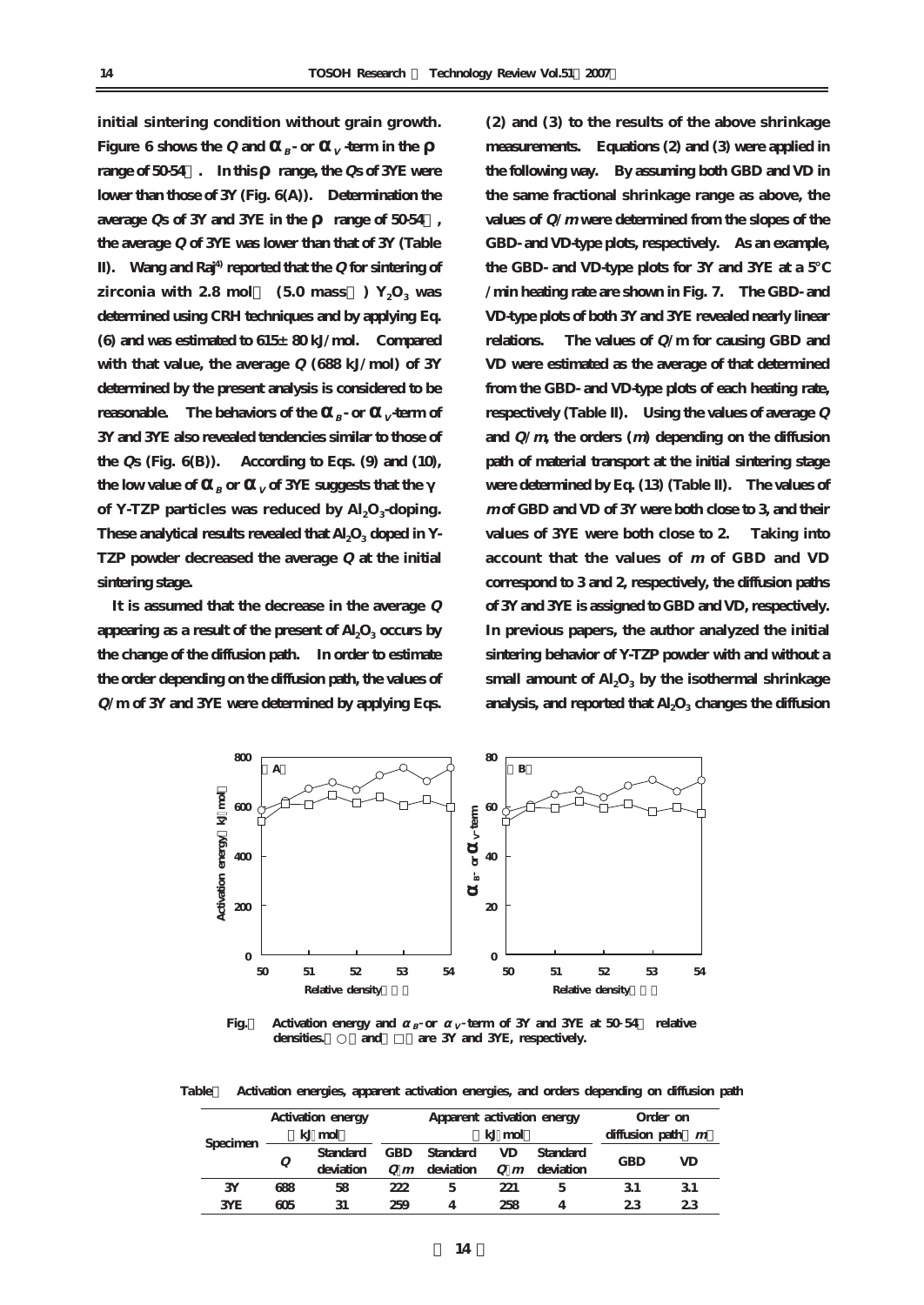

**Fig.7 GBD and VD type plots of 3Y and 3YEin the course of heating(5℃ min).** and are 3Y and 3YE, respectively.

**path at the initial sintering stage from GBD to VD.12)-15) The analytical results of 3Y and 3YE agree with these reports. It is, therefore, clarified that the diffusion path of material transport at the initial sintering stage can be experimentally determined by applying the present analytical method to CRH experiments.**

**Taking into account the results obtained in the present CRH analysis, it is clarified that the role of Al2O3 doped in Y-TZP powder changes the diffusion path at the initial sintering stage from GBD to VD, and the d /dT remarkably enhances because of the decrease in the Q with the GBD → VD change.**

## **[4] Al2O3 effect**

**It is generally known for the comparison in the same oxide that the Q for causing GBD is smaller than that for causing VD. Therefore, the Q for VD of Y-TZP** without  $Al_2O_3$  is assumed to be a value of  $> 688 \text{ kJ/mol}$ , **because the Q for GBD of 3Y was estimated to 688 kJ/mol by the present CRH analysis. In the present** results, Al<sub>2</sub>O<sub>3</sub> changed the diffusion path of material **transport at the initial sintering stage from GBD to VD and, contrary to the general tendency above, the Q (605 kJ/mol) for VD of 3YE was smaller than that for GBD of 3Y. These results evidently exhibit that a small** amount of Al<sub>2</sub>O<sub>3</sub> directly affects the diffusion path at the **initial sintering stage of Y-TZP powder.**

 $\text{Al}_2\text{O}_3$  and  $\text{ZrO}_2$  (without  $\text{Y}_2\text{O}_3$ ) are known to exhibit very limited mutual solubility ( $0.1$  at 1300<sup>o</sup>), and the solubility of  $\text{Al}_2\text{O}_3$  in  $\text{ZrO}_2$  increases as the **temperature increases.16), 17) Analogizing from these reports, it is assumed that the behavior of the enhanced**

**d**  $\sqrt{dT}$  of 3YE relates to the solubility of Al<sub>2</sub>O<sub>3</sub> in Y-**TZP, and the d /dT increases with increasing amount** of dissolved Al<sub>2</sub>O<sub>3</sub>. The author has reported that the **microstructure development in 3Y and 3YE during sintering which was analyzed using high-resolution electron microscopy and nanoprobe X-ray energy dispersive spectroscopy techniques.18)-21) In these analytical results, it has been showed that no amorphous layer exists along the grain-boundary faces in 3Y and 3YE, but Y3+ ions segregate at the grain boundaries over a width of ~10 nm, and in 3YE, Al3+ ions also segregate at grain boundaries over a width of**

**~6 nm. As shown in Fig. 8, in the 3YE sintered at 1100℃, Al3+ ions have already segregated at grain boundaries, and the segregation of Al3+ ions increases with increasing sintering temperature.20) Taking into account these reports, it is concluded that as the result** of segregated dissolution of Al<sub>2</sub>O<sub>3</sub> at Y-TZP grain **boundaries, the diffusion path changes to VD and the Q for VD is lower than that for GBD of Y-TZP without**  $\text{Al}_2\text{O}_3$ . Because the decrease of v<sup>-term</sup> of  $3\text{YE}$  in Fig. **6**(B) indicates a decrease in the of Y-TZP powder, the segregated dissolution of Al<sub>2</sub>O<sub>3</sub> at Y-TZP grain **boundaries may be considered.**

## **5.Conclusions**

**In the present study, the author derived the analytical method used for CRH techniques by which the diffusion path at the initial sintering stage can be determined experimentally. To substantiate the validity of the derived analysis method, the initial**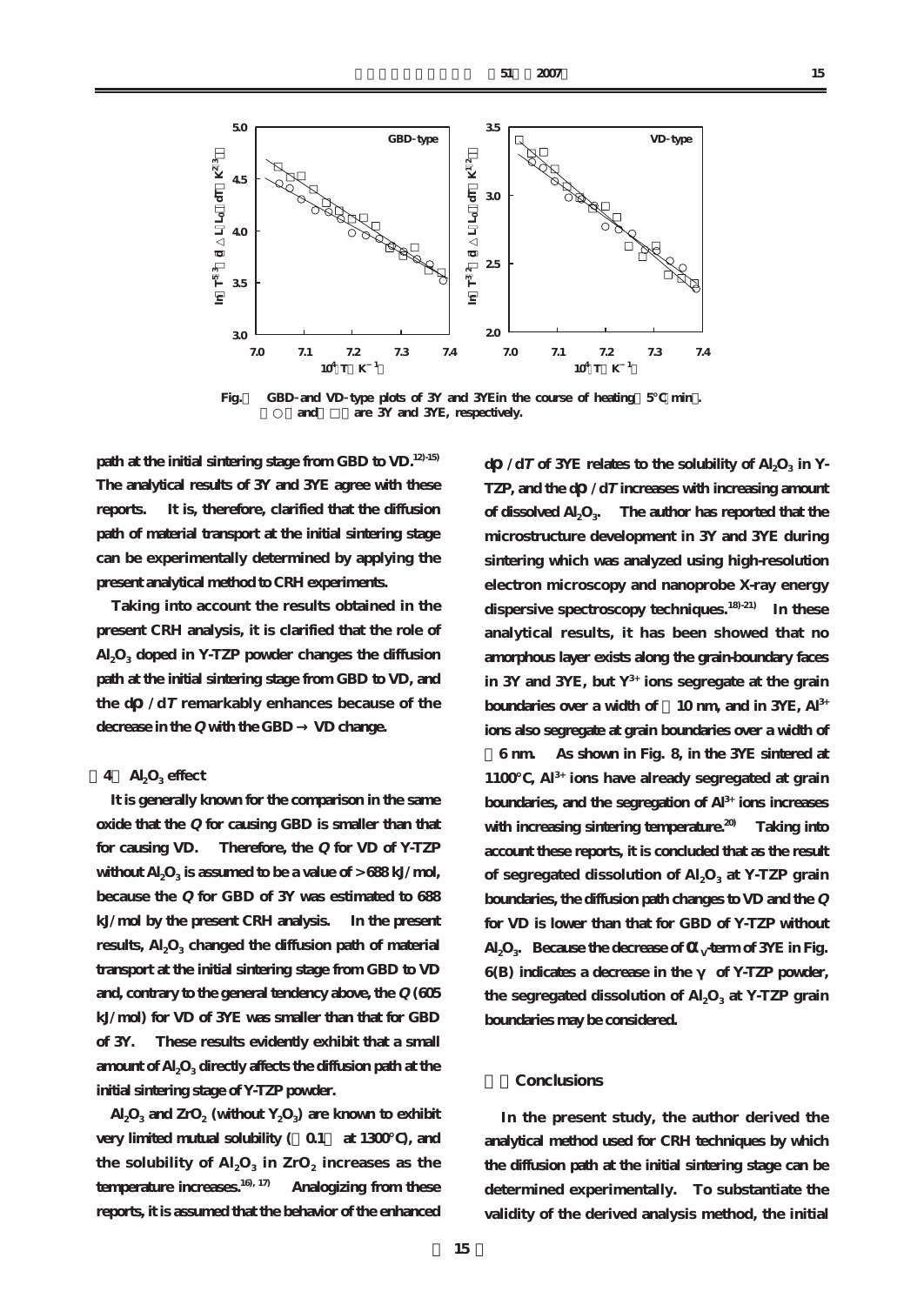

**Fig.8 Y and Al concentration profiles across the grain boundaries in 3YEs sintered at 1100 1650℃.20)** and **indicate Y** and Al, respecitively.

**sintering mechanisms of Y-TZP powder with and** without a small amount of  $\text{Al}_2\text{O}_3$  were examined by **applying this method. The following conclusions were**

## **obtained:**

**(1)A small amount of Al2O3 doped in Y-TZP powder enhanced the sintering rate remarkably, whereas**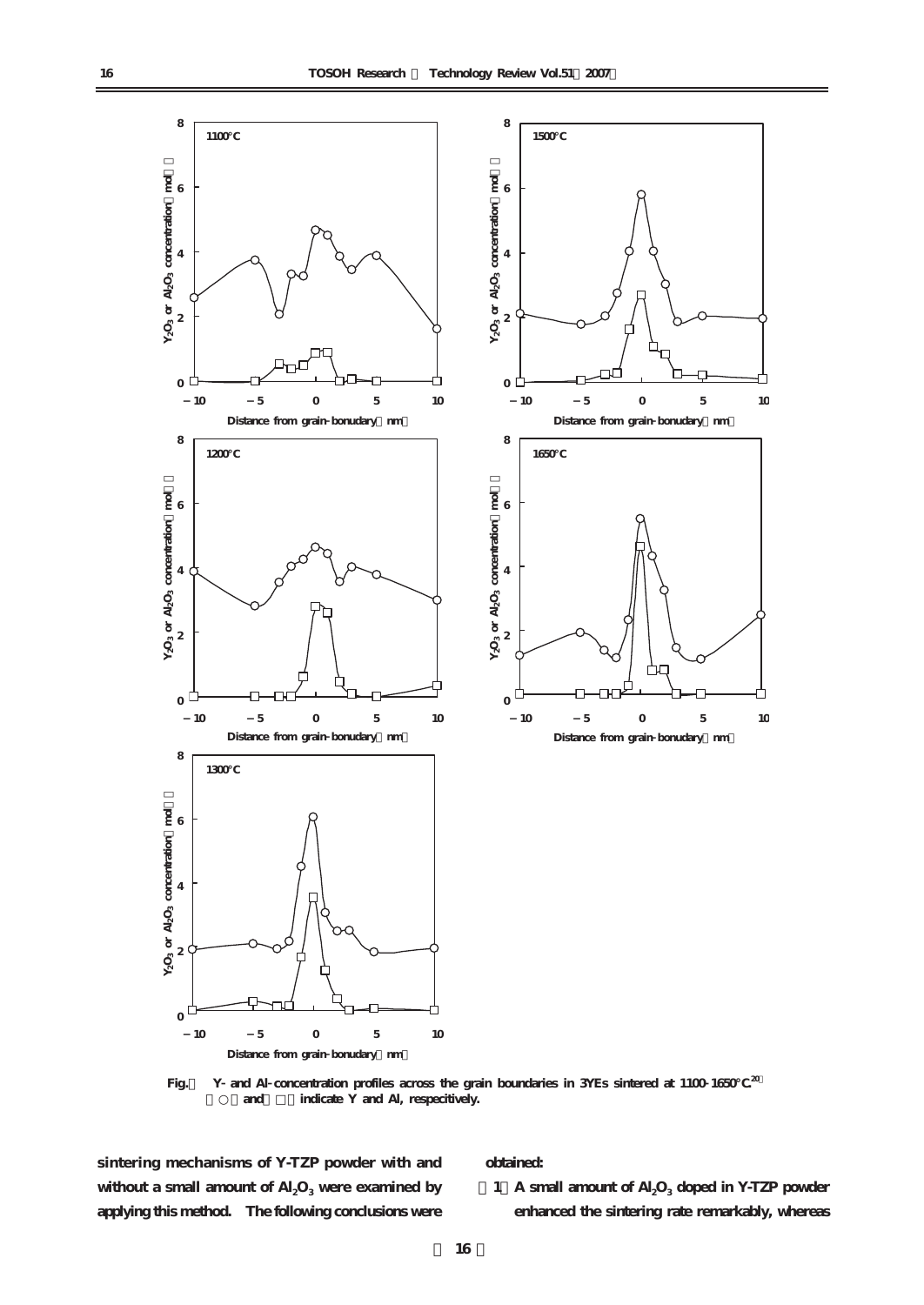**the grain-growth process was hardly affected at the hold time of 2h in the present sintering profile.** CRH measurements revealed that Al<sub>2</sub>O<sub>3</sub> doped in **Y-TZP powder remarkably increased the d /dT in the low-temperature range of < ~1300℃.**

- **(2)By applying the present analytical method to the** CRH shrinkage curves, it is clarified that the Al<sub>2</sub>O<sub>3</sub> **effect on the initial sintering stage changes the diffusion path from GBD to VD, and remarkably increases the d /dT because of the decrease in the Q with the GBD → VD change. This enhanced sintering mechanism is reasonably** explained by the segregated dissolution of Al<sub>2</sub>O<sub>3</sub> at **Y-TZP grain boundaries.**
- **(3)The present analytical method derived based on the sintering kinetics at CRH is very useful for determination of the diffusion mechanism at the initial sintering stage of ceramic powders.**

#### **Appendix**

**Eqs. (8)-(10) can be derived as follows, using Eq. (1) reported by Johnson.1) If the isothermal shrinkage process proceeds only at GBD, Eq. (1) can be expressed as Eq. (A1).**

$$
\frac{L}{L_o}^{208} d \quad L \quad L_o \quad \frac{Q7}{kTa^4} \frac{bD_B}{4} dt \qquad \qquad \text{Al}
$$

**Substituting the differential equation of heating rate (namely, dt dT/c) into Eq. (A1) and eliminating dt, one obtains the following equation.**

$$
\frac{L}{L_o}^{208} d \quad L \quad L_o \quad \frac{0.7 \quad bD_B}{kT_a^4c} dT \qquad \qquad \text{A2}
$$

**Substituting Eq.** (4) into Eq. (A2) (i.e., eliminating  $bD_B$ ) **becomes**

$$
\frac{L}{L_0}^{208} d L L_0 \frac{0.07}{k a^4 c}
$$
\n
$$
\frac{C}{T} \frac{E}{T} dT A3
$$

**Integrating Eq. (A3) at the ranges of**  $L/L$ <sup> $=$ </sup> $0$   $L/L$ <sup> $=$ </sup> and  $T=T_0$  **T** results in

$$
\frac{L}{L_0} \stackrel{\text{308}}{=} \frac{2.14 \quad D_{0B}}{ka^4c} \stackrel{T \text{exp}}{= \frac{\pi}{L_0}} \frac{RT}{T} dt \quad \text{A4}
$$

Here,  $T_0$  **is a room temperature.** The differentiation of **Eq. (A4) with respect to T gives**

$$
\frac{d}{dT} \frac{L}{L_0}^{306} \frac{2.14}{ka^4c} \frac{D_{08}}{T} \frac{\exp RT}{T}
$$

Since the  $L/L_0$  is correlated with the density, as

**shown in Eq. (A6), (** $L/L<sub>0</sub><sup>306</sup>$  can be expressed as the **function of density,**  $F<sub>B</sub>()$ **.** 

$$
\frac{L}{L_0}^{308} F_B
$$

**Differentiating Eq. (A6) with respect to , one obtains Eq. (A7).**

$$
\frac{d}{d} \frac{L}{L_0} \stackrel{\text{306}}{=} \frac{d}{d} F_B \qquad F'_B
$$
\n
$$
d \frac{L}{L_0} \stackrel{\text{308}}{=} F'_B \qquad \qquad A7
$$

**Combining Eqs. (A7) and Eq. (A5) gives**

$$
Tc\frac{d}{dT} \quad \frac{1}{F'_B} \quad \frac{2.14}{ka^4} \quad \exp \quad \frac{Q}{RT} \quad \text{A8}
$$

Here, when  $F'_{B}$  ( ) is formally placed as  $1/f_{B}$  ( )  ${\rm (namely, } F'_{B}$  ( ${\rm )}$   $1/f_{B}$  ( ${\rm )}$ ), Eq. (A8) can be expressed **by Eq. (A9).**

$$
TC\frac{d}{dT}
$$
  $f_B$   $\frac{214 D_{GB}}{ka^4}$  exp  $\frac{Q}{RT}$  A9

**Substituting c=dT/dt into Eq. (A9) and taking logarithms, one obtains**

$$
\ln T \frac{dT}{dt} \frac{d}{dT} \qquad \frac{Q}{RT} \qquad B
$$

**where**

$$
B \quad \ln f_B \qquad \ln \frac{214 \quad D_{0B}}{k} \qquad 41 \text{ n}a \qquad 9
$$

**If the isothermal shrinkage process proceeds only at VD, Eq. (1) can be expressed as Eq. (A10)**

$$
\frac{L}{L_0}^{1.08} d \quad L \quad L_0 \quad \frac{263}{kT a^3} C_V \quad \text{A10}
$$

Substituting  $dt = dT/c$  and Eq. (5) into Eq. (A10) **results in**

$$
\frac{L}{L_0}^{1.03} d L L_0 \frac{263 D_{0B}}{ka^3c}
$$
\n
$$
\frac{\exp RT}{T} dT
$$
 A11

**Integrating and differentiating Eq. (A11) at the same conditions as above result in**

$$
\frac{d}{dT} \frac{L}{L_0}^{208} \frac{534}{ka^3c} \frac{D_{08}}{T} \frac{\exp{RT}}{T} \text{Al2}
$$

Here,  $(L/L)$ <sup>2.03</sup>  $F_v( )$ . The differentiation of this **equation with respect to leads to**

$$
d\frac{L}{L_0}^{208}F'_V \qquad d \qquad \qquad \text{A13}
$$

**Substituting Eq. (A13) into Eq. (A12) results in**

$$
Tc\frac{d}{dT} \quad f_v \qquad \frac{534}{ka^3} \quad \exp \quad \frac{Q}{RT} \qquad \text{A14}
$$

**Here,**  $f_v$   $\rightarrow$   $1/F_v'$   $\rightarrow$  Substituting  $c \frac{dT}{dt}$  into **Eq. (A14) and taking logarithms, one obtains**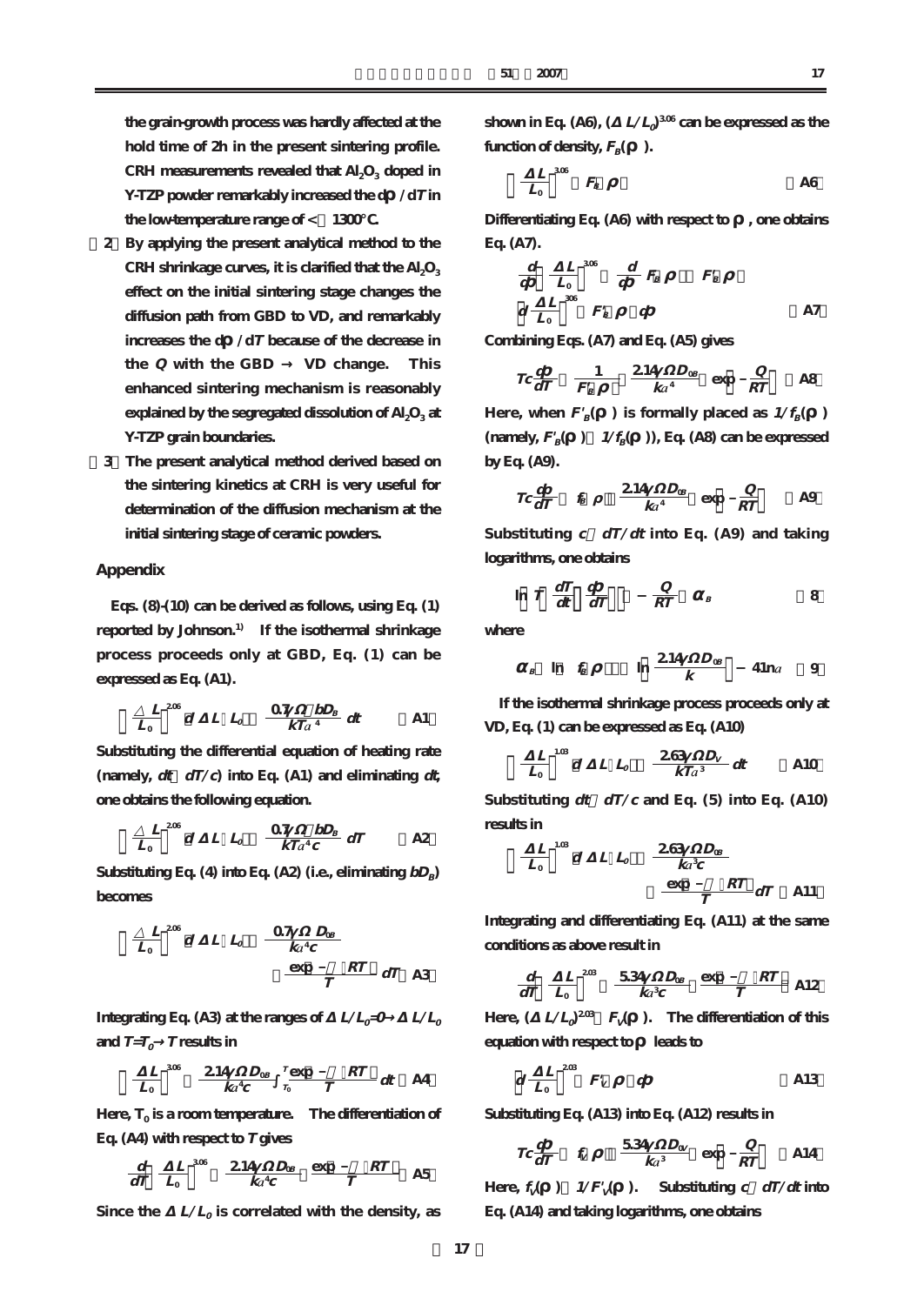$$
\ln T \frac{dT}{dt} \frac{d}{dT} \frac{Q}{RT} \frac{Q}{RT} \qquad \text{8}
$$

**where**

$$
v \quad \text{ln} \quad f_V \qquad \text{ln} \quad \frac{534}{k} \quad \text{ln} \quad 10
$$

# **Acknowledgement**

**The author would like to express his sincere thanks to Professor Junichi Hojo, Kyushu University, for his valuable advice in this work.** 

#### **Reference**

**1)D.L.Johnson, J.Appl.Phys., 40(1), 192(1969).**

**2)W.S.Young and I.B.Cutler, J.Am.Ceram.Soc., 53(12), 659(1970).**

**3)J.Wang and R.Raj, J.Am.Ceram.Soc., 73(5), 1172(1990).**

**4)J.Wang and R.Raj, J.Am.Ceram.Soc., 74(8), 1959(1991).**

**5)D.L.Johnson and I.B.Cutler, J.Am.Ceram.Soc., 46(11), 541(1963).**

**6)D.L.Johnson and I.B.Cutler, J.Am.Ceram.Soc., 46(11), 545(1963).**

**7)Y.Moriyoshi and W.Komatsu, J.Am.Ceram.Soc., 53(12), 671(1970).**

**8)H.Su and D.L.Johnson, J.Am.Ceram.Soc., 79(12), 3211(1996).**

**9)T.Ikegami, J.Ceram.Soc.Jpn 106(5), 456(1998).**

- **10)T.Yamaguchi, Ceramics Jpn, 19(6), 520(1984).**
- **11) Edited by T.Yamaguchi and H.Yanagita, "Enjiniaringu Seramikkusu,"; pp.22-25, Gihodo, Tokyo, 1984.**
- **12)K.Matsui, N.Ohmichi, M.Ohgai, T.Yamakawa, M.Uehara, N.Enomoto, and J.Hojo, J.Ceram.Soc.Jpn., 112(5, Supp. 112-1, PacRim5 Special Issue), S343(2004).**
- **13)K.Matsui, N.Ohmichi, M.Ohgai, N.Enomoto, and J.Hojo, J.Am.Ceram.Soc., 88(12), 3346(2005).**
- **14)K.Matsui, A.Matsumoto, M.Uehara, N.Enomoto, and J.Hojo, J.Am.Ceram.Soc., 90(1), 44 (2007).**
- **15)K.Matsui, K.Tanaka, T.Yamakawa, M.Uehara, N.Enomoto, and J.Hojo, J.Am.Ceram.Soc., 90(2), 443 (2007).**
- 16 S.N.B.Hodgson, J.Cawley, M.Clubley, *J. Mater.* **Process. Tech., 92-93, 85(1999).**
- **17)Edited by H.M.Ondik and H.F.McMurdie, "Phase Diagrams for Zirconium and Zirconia Systems,"; p 63 (Fig. Zr-084), Am.Ceram.Soc., Ohio, 1998.**
- **18)K.Matsui, H.Horikoshi, N.Ohmichi, M. Ohgai, H.Yoshida, and Y.Ikuhara, J.Am.Ceram.Soc., 86(8), 1401(2003).**
- **19)K.Matsui, N.Ohmichi, M.Ogai, H.Yoshida, and Y.Ikuhara, J.Ceram.Soc.Jpn, 114(3), 230(2006).**
- **20)K.Matsui, N.Ohmichi, M.Ogai, H.Yoshida, and Y.Ikuhara, J.Mater.Res, 21(9), 2278(2006).**
- **21)K.Matsui, H.Yoshida, and Y.Ikuhara, Mater. Sci. Forum, 558-559, 921(2007).**